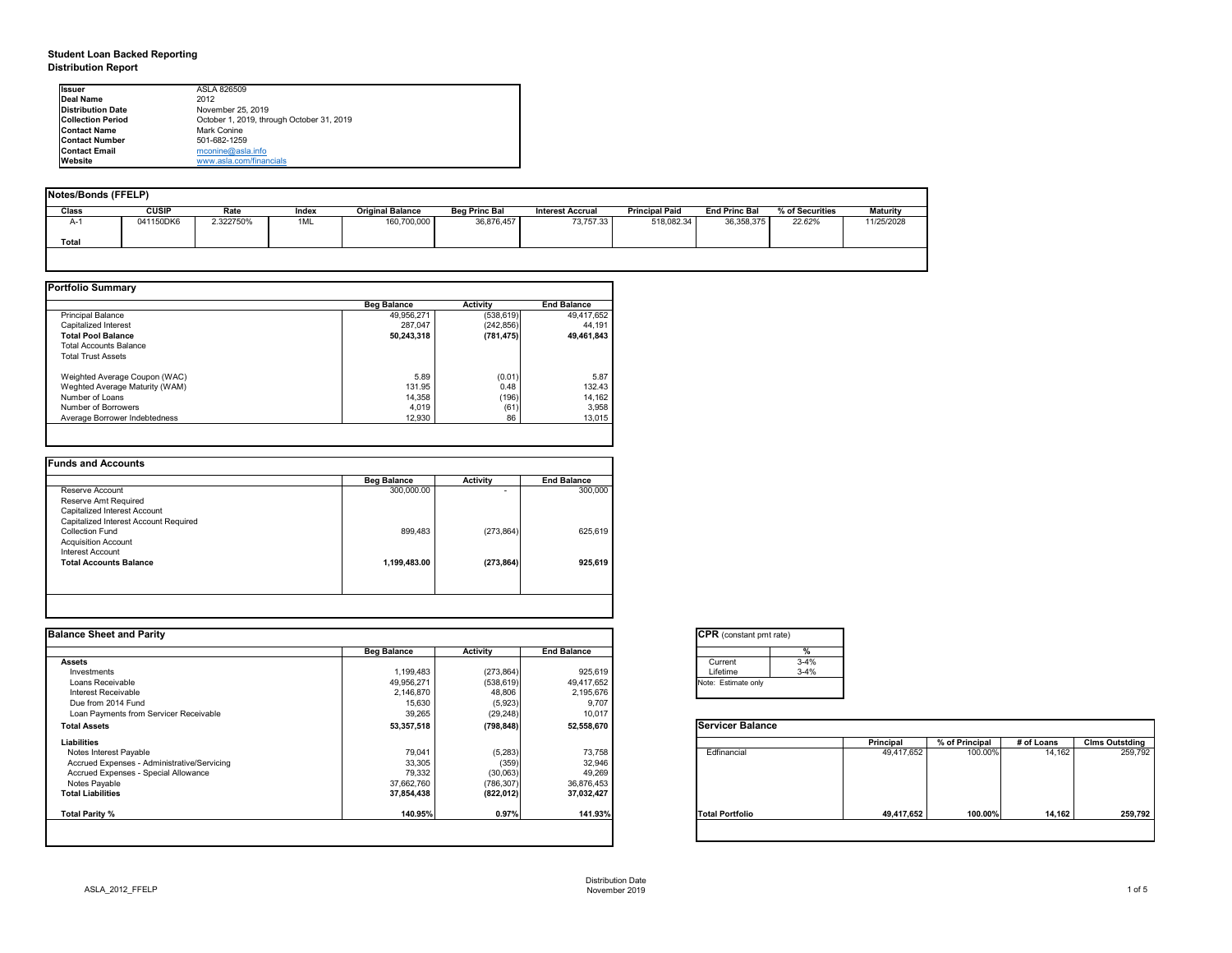# **Student Loan Backed Reporting Distribution Report**

## **Delinquency Status**

|                         | # of Loans       |               | <b>Principal</b> |               | % of Principal   |               | <b>WAC</b>       |               | <b>WARM</b>      |               |
|-------------------------|------------------|---------------|------------------|---------------|------------------|---------------|------------------|---------------|------------------|---------------|
|                         | <b>Beginning</b> | <b>Ending</b> | <b>Beginning</b> | <b>Ending</b> | <b>Beginning</b> | <b>Ending</b> | <b>Beginning</b> | <b>Ending</b> | <b>Beginning</b> | <b>Ending</b> |
| In School               | 24               | 24            | 104,404          | 104,404       | 0.21%            | 0.21%         | 6.29             | 6.29          | 118.49           | 118.49        |
| Grace                   |                  |               | 2,924            | 2,924         | 0.01%            | 0.01%         | 6.00             | 6.80          | 102.00           | 102.00        |
| Repayment               |                  |               |                  |               |                  |               |                  |               |                  |               |
| Current                 | 10,511           | 9,337         | 35,450,325       | 30,703,092    | 70.96%           | 62.13%        | 6.11             | 6.11          | 142.03           | 145.25        |
| 31-60 Days Delinquent   | 336              | 1,102         | 1,391,967        | 4,545,749     | 2.79%            | 9.20%         | 6.24             | 6.07          | 130.50           | 131.51        |
| 61-90 Days Delinquent   | 197              | 207           | 761,220          | 896,739       | 1.52%            | 1.81%         | 5.90             | 6.18          | 138.02           | 132.44        |
| 91-120 Days Delingent   | 87               | 141           | 336,662          | 550,739       | 0.67%            | 1.11%         | 6.14             | 5.89          | 116.20           | 137.70        |
| 121-180 Days Delinquent | 299              | 171           | 1,300,726        | 662,912       | 2.60%            | 1.34%         | 6.25             | 6.17          | 121.10           | 107.85        |
| 181-270 Days Delinquent | 231              | 286           | 944,281          | 1,224,263     | 1.89%            | 2.48%         | 6.22             | 6.17          | 108.31           | 108.96        |
| 271+ Days Delinquent    | 86               | 57            | 314,350          | 217,474       | 0.63%            | 0.44%         | 6.32             | 6.13          | 100.52           | 113.50        |
| <b>Total Repayment</b>  | 11,747           | 11,301        | 40,499,532       | 38,800,967    | 81.07%           | 78.52%        | 6.12             | 6.11          | 139.57           | 141.27        |
| Forbearance             | 1,100            | 1,428         | 4,063,216        | 5,432,774     | 8.13%            | 10.99%        | 6.17             | 6.23          | 128.79           | 125.98        |
| Deferment               | 1,438            | 1,351         | 5,105,488        | 4,834,278     | 10.22%           | 9.78%         | 6.08             | 6.09          | 127.04           | 128.03        |
| Claims in Progress      | 48               | 57            | 180,706          | 242,305       | 0.36%            | 0.49%         | 6.39             | 6.60          | 108.58           | 99.61         |
| <b>Claims Denied</b>    |                  |               |                  |               |                  |               |                  |               |                  |               |
| <b>Total Portfolio</b>  | 14,358           | 14,162        | 49,956,271       | 49,417,652    | 100.00%          | 100.00%       | 6.12             | 6.12          | 137.25           | 138.04        |

|                                     | # of Loans       |               | <b>Principal</b> |               | % of Principal   |               | <b>WAC</b>       |               | <b>WARM</b>      |               |
|-------------------------------------|------------------|---------------|------------------|---------------|------------------|---------------|------------------|---------------|------------------|---------------|
|                                     | <b>Beginning</b> | <b>Ending</b> | <b>Beginning</b> | <b>Ending</b> | <b>Beginning</b> | <b>Ending</b> | <b>Beginning</b> | <b>Ending</b> | <b>Beginning</b> | <b>Ending</b> |
| Current                             | 10,511           | 9,337         | 35,450,325       | 30,703,092    | 87.53%           | 79.13%        | 6.11             | 6.11          | 142.03           | 145.25        |
| 31-60 Days Delinquent               | 336              | ,102          | 1,391,967        | 4,545,749     | 3.44%            | 11.72%        | 6.24             | 6.07          | 130.50           | 131.51        |
| 61-90 Days Delinquent               | 197              | 207           | 761,220          | 896,739       | 1.88%            | 2.31%         | 5.90             | 6.18          | 138.02           | 132.44        |
| 91-120 Days Delingent               |                  | 141           | 336,662          | 550,739       | 0.83%            | 1.42%         | 6.14             | 5.89          | 116.20           | 137.70        |
| 121-180 Days Delinquent             | 299              | 171           | 1,300,726        | 662,912       | 3.21%            | 1.71%         | 6.25             | 6.17          | 121.10           | 107.85        |
| 181-270 Days Delinquent             | 231              | 286           | 944,281          | 1,224,263     | 2.33%            | 3.16%         | 6.22             | 6.17          | 108.31           | 108.96        |
| 271+ Days Delinquent                | OO.              | 57            | 314,350          | 217,474       | 0.78%            | 0.56%         | 6.32             | 6.13          | 100.52           | 113.50        |
| <b>Total Portfolio in Repayment</b> | 11,747           | 11,301        | 40,499,532       | 38,800,967    | 100.00%          | 100.00%       | 6.12             | 6.11          | 139.57           | 141.27        |

| <b>Portfolio by Loan Type</b>           |                  |               |                  |               |                  |               |                  |               |                  |               |
|-----------------------------------------|------------------|---------------|------------------|---------------|------------------|---------------|------------------|---------------|------------------|---------------|
|                                         | # of Loans       |               | <b>Principal</b> |               | % of Principal   |               | <b>WAC</b>       |               | <b>WARM</b>      |               |
|                                         | <b>Beginning</b> | <b>Ending</b> | <b>Beginning</b> | <b>Ending</b> | <b>Beginning</b> | <b>Ending</b> | <b>Beginning</b> | <b>Ending</b> | <b>Beginning</b> | <b>Ending</b> |
| <b>Subsidized Consolidation Loans</b>   |                  |               |                  |               |                  |               |                  |               |                  |               |
| <b>Unsubsidized Consolidation Loans</b> |                  |               |                  |               |                  |               |                  |               |                  |               |
| <b>Subsidized Stafford Loans</b>        | 8,090            | 7,977         | 22,661,750       | 22,409,593    | 45.36%           | 45.35%        | 6.03             | 6.02          | 126.7 $'$        | 127.27        |
| <b>Unsubsidized Stafford Loans</b>      | 6,068            | 5,988         | 26,009,863       | 25,741,934    | 52.07%           | 52.09%        | 6.11             | 6.11          | 147.49           | 148.51        |
| <b>PLUS/GradPLUS Loans</b>              | 200              | 197           | 1,284,658        | 1,266,124     | 2.57%            | 2.56%         | 8.19             | 8.19          | 115.92           | 116.05        |
| SLS Loans                               |                  |               |                  |               |                  |               |                  |               |                  |               |
| <b>Total Portfolio</b>                  | 14,358           | 14,162        | 49,956,271       | 49,417,652    | 100.00%          | 100.00%       | 6.12             | 6.12          | 137.25           | 138.04        |

|                                            |                  | # of Loans    |                  | <b>Principal</b> | % of Principal   |               | <b>WAC</b>       |               | <b>WARM</b>      |               |
|--------------------------------------------|------------------|---------------|------------------|------------------|------------------|---------------|------------------|---------------|------------------|---------------|
|                                            | <b>Beginning</b> | <b>Ending</b> | <b>Beginning</b> | <b>Ending</b>    | <b>Beginning</b> | <b>Ending</b> | <b>Beginning</b> | <b>Ending</b> | <b>Beginning</b> | <b>Ending</b> |
| Graduate / 4-Year Loans                    | 11,042           | 10,884        | 39,748,595       | 39,280,461       | 79.57%           | 79.49%        | 6.13             | 6.13          | 136.66           | 137.36        |
| 2-Year Loans                               | 3,053            | 3,021         | 9,561,057        | 9,513,253        | 19.14%           | 19.25%        | 6.12             | 6.12          | 139.90           | 140.83        |
| Proprietary / Technical / Vocational Loans | 263              | 257           | 646,618          | 623,938          | 1.29%            | 1.26%         | 6.08             | 6.06          | 134.61           | 138.58        |
| Unknown (Consolidation) Loans              |                  |               |                  |                  |                  |               |                  |               |                  |               |
| Other Loans                                |                  |               |                  |                  |                  |               |                  |               |                  |               |
| <b>Total Portfolio</b>                     | 14,358           | 14,162        | 49,956,271       | 49,417,652       | 100.00%          | 100.00%       | 6.12             | 6.12          | 137.25           | 138.04        |

|                        | # of Loans       |               | <b>Principal</b> |               | % of Principal   |               |  |
|------------------------|------------------|---------------|------------------|---------------|------------------|---------------|--|
|                        | <b>Beginning</b> | <b>Ending</b> | <b>Beginning</b> | <b>Ending</b> | <b>Beginning</b> | <b>Ending</b> |  |
| <b>Fixed Loans</b>     | 8,311            | 8,202         | 33,258,693       | 32,885,766    | 66.58%           | 66.55%        |  |
| Variable Loans         | 6,047            | 5,960         | 16,697,577       | 16,531,886    | 33.42%           | 33.45%        |  |
| T-Bill Loans           | 6,047            | 5,960         | 16,697,577       | 16,531,886    | 33.42%           | 33.45%        |  |
| <b>CMT Loans</b>       |                  |               |                  |               |                  |               |  |
| <b>Total Portfolio</b> | 14,358           | 14,162        | 49,956,271       | 49,417,652    | 100.00%          | 100.00%       |  |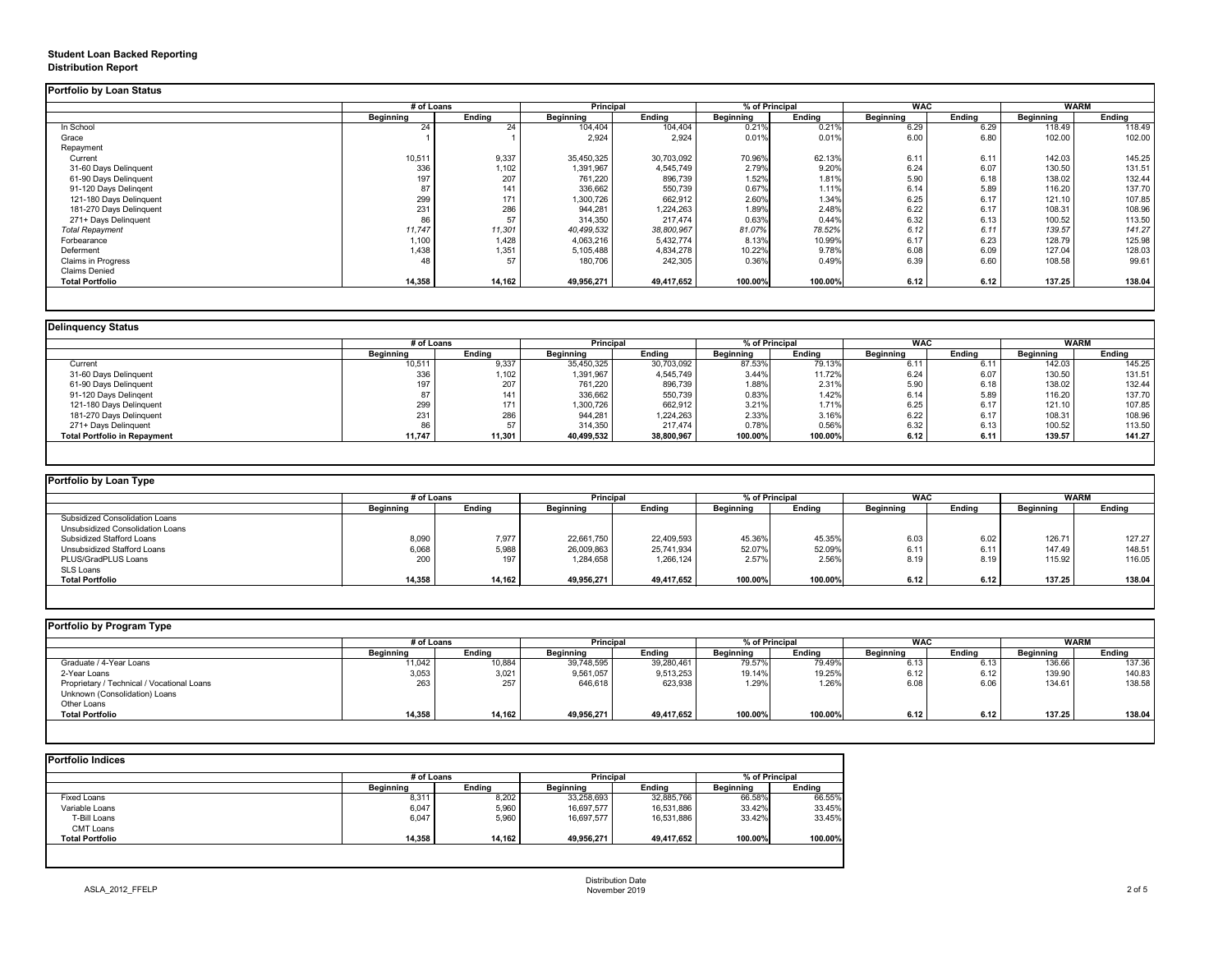### **Distribution Date** November 25, 2019<br> **Collection Period** Collection Certic Collection Deck November 1, 2019, through Octob October 1, 2019, through October 31, 2019

**Collection Activity**

| 899,483<br>713,680 |
|--------------------|
|                    |
|                    |
|                    |
|                    |
|                    |
| 2,095              |
|                    |
|                    |
|                    |
|                    |
|                    |
| (90, 990)          |
|                    |
|                    |
| (898, 650)         |
|                    |
| 625,619            |
|                    |

| <b>Fees Due for Current Period</b>                                                                  | as of 10/31/2019 |
|-----------------------------------------------------------------------------------------------------|------------------|
| Indenture Trustee Fees                                                                              | 833.33           |
| <b>Servicing Fees</b>                                                                               | 28,828           |
| <b>Administration Fees</b>                                                                          | 4,118            |
| Late Fees                                                                                           |                  |
| <b>Other Fees</b>                                                                                   |                  |
| <b>Total Fees</b>                                                                                   | 33,779.33        |
| <b>Cumulative Default Rate</b>                                                                      | as of 10/31/2019 |
|                                                                                                     |                  |
| Current Period Defaults (\$)                                                                        | 88,587.92        |
| Cumulative Defaults (\$)                                                                            | 43,373,374.98    |
| Cumulative Default (% of original pool balance)                                                     | 27.02%           |
| Cumulative Default (% of cumulative entered repayment balance) <sup>a</sup>                         | 87.96%           |
| Current Period Payments (Recoveries) from Guarantor (\$)                                            | 110,385.87       |
| Current Period Borrower Recoveries (\$)                                                             | n/a              |
| Cumulative Recoveries (\$) <sup>b</sup>                                                             | \$40,634,510.94  |
| <b>Cumulative Recovery Rate (%)</b>                                                                 | 93.69%           |
| <b>Cumulative Net Loss Rate (%)</b>                                                                 | 1.71%            |
| Servicer Reject Rate (FFELP) (%)                                                                    |                  |
| Cumulative Servicer Reject Rate (FFELP) (%)                                                         |                  |
| Repayment balance includes all repayment loans with the exception of balances in claim status<br>a) |                  |

*b) Cumulative Recoveries includes 97% of claims in progress balances*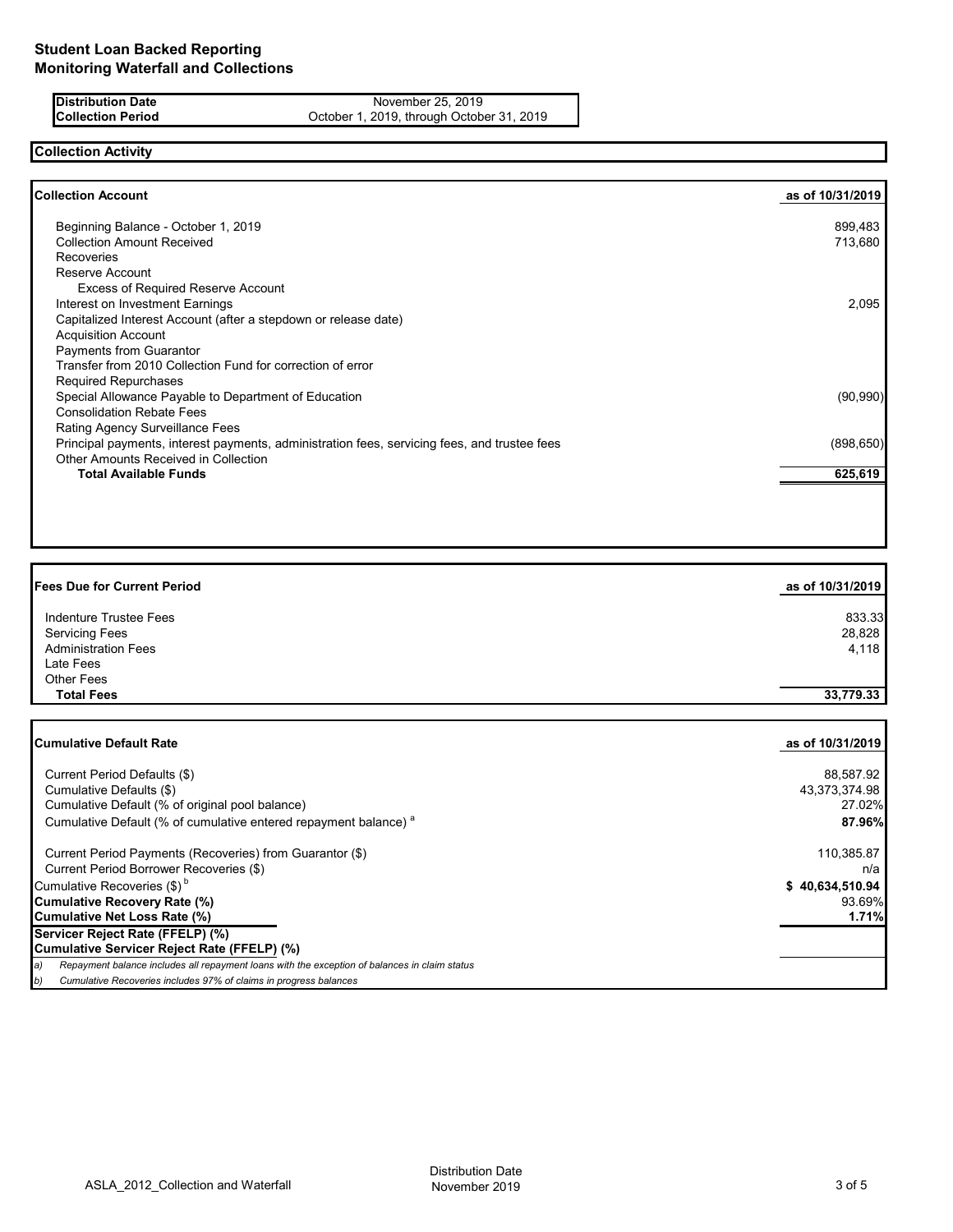# **Waterfall Activity**

| <b>Waterfall for Distribution</b>                                                         | <b>Amount Due</b> | <b>Amount Remaining</b> |
|-------------------------------------------------------------------------------------------|-------------------|-------------------------|
| <b>Total Available Funds</b>                                                              |                   | 625,619                 |
| First: Payments under any Joint Sharing Agreement                                         |                   |                         |
| <b>Second: Trustee Fees</b>                                                               | 833.33            | 624,785.36              |
| Third: Servicing Fees and Backup Servicing Fees                                           | 28,828            | 595,957.36              |
| <b>Fourth: Administration Fees</b>                                                        | 4,118             | 591,839.36              |
| <b>Fifth: Noteholder Interest</b>                                                         | 73,757.33         | 518,082.03              |
| Sixth: Reinstate the balance of the Reserve Fund up to the Specified Reserve Fund Balance | 518,082.34        | (0)                     |
| Seventh: Noteholder Principal, until paid in full                                         |                   |                         |
|                                                                                           |                   |                         |

| <b>Principal and Interest Distributions</b> | <b>Class A-1</b> |
|---------------------------------------------|------------------|
|                                             |                  |
| Monthly Interest Due                        | 73,757.33        |
| Monthly Interest Paid                       | 73,757.33        |
| Interest Shortfall                          |                  |
| Interest Carryover Due                      |                  |
| Interest Carryover Paid                     |                  |
| Interest Carryover                          |                  |
| Monthly Principal Distribution Amount       | 518,082.34       |
| Monthly Principal Paid                      | 518,082.34       |
| Shortfall                                   |                  |
| <b>Total Distribution Amount</b>            | 591,839.67       |
|                                             |                  |

1